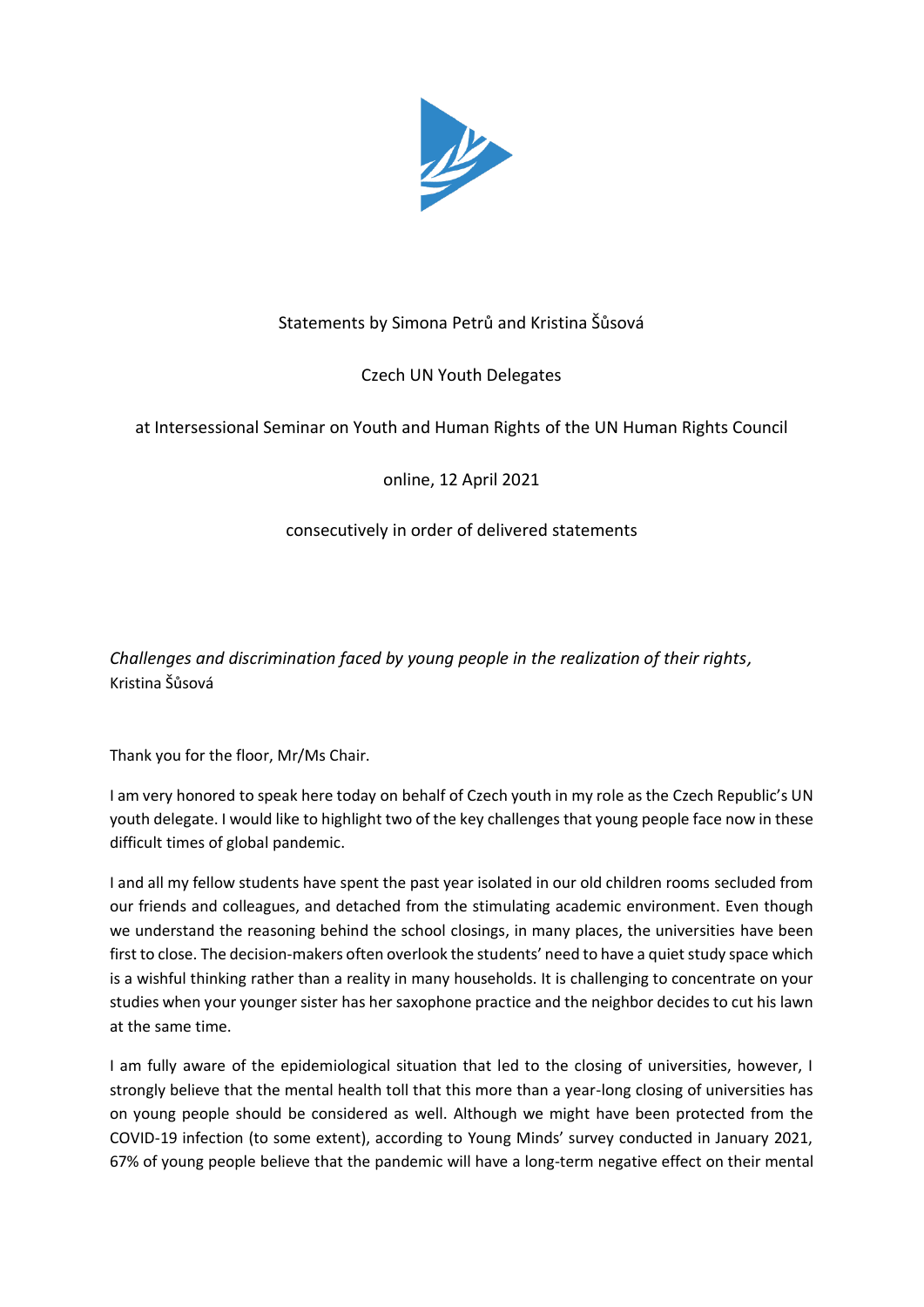

health. How do we want to fulfil Sustainable Development Goals when a whole generation of young people is struggling to continue their lives?

We have the right to education and we have the right to health. Our education and our mental health should never be treated as a 'nice to have' luxury. It must be treated as an utmost priority. Hence, I am highlighting two first steps that the governments must take up in cooperation with experts and students. Firstly, a clearer information campaign on how and when the universities will finally open is needed to give us hope that this situation will truly end one day. Secondly, free and easily accessible mental health support at all universities is crucial to sustain students' motivation. Only then can we carry on and work for a better future.

Thank you for your attention!

*Youth mainstreaming in human rights mechanisms and next steps on youth and human rights at the international level,* Simona Petrů

Thank you for the floor, Mr./Madame Chair.

Let me express my gratitude for the opportunity to speak here on the behalf of the Czech youth in my role as the Czech Republic's UN youth delegate.

I would like to use this opportunity to talk about, from my point of view, the most important matter of the future approach towards the issue of youth and human rights. This matter is participation of youth in public and political affairs.

I strongly believe that finding solutions for different youth issues is not possible without including the voices of youth in the discussion. For the future approach towards youth and human rights, continuous strengthening of youth representation at all levels should be a priority since only through the involvement of youth can we ensure that they will never be left behind. This can be achieved through establishing meaningful youth councils with a real influence on different levels, supporting youth-led projects or creating opportunities of both formal and non-formal education of youth.

Similar initiatives which do already exist can serve as an example of good practice that should be extended in the future. However, in recent months, even well-established initiatives have been affected by the world´s pandemic: for example, exchange programmes have been cancelled, nonformal educational models and projects can be realized only in improvised online form, and generally,